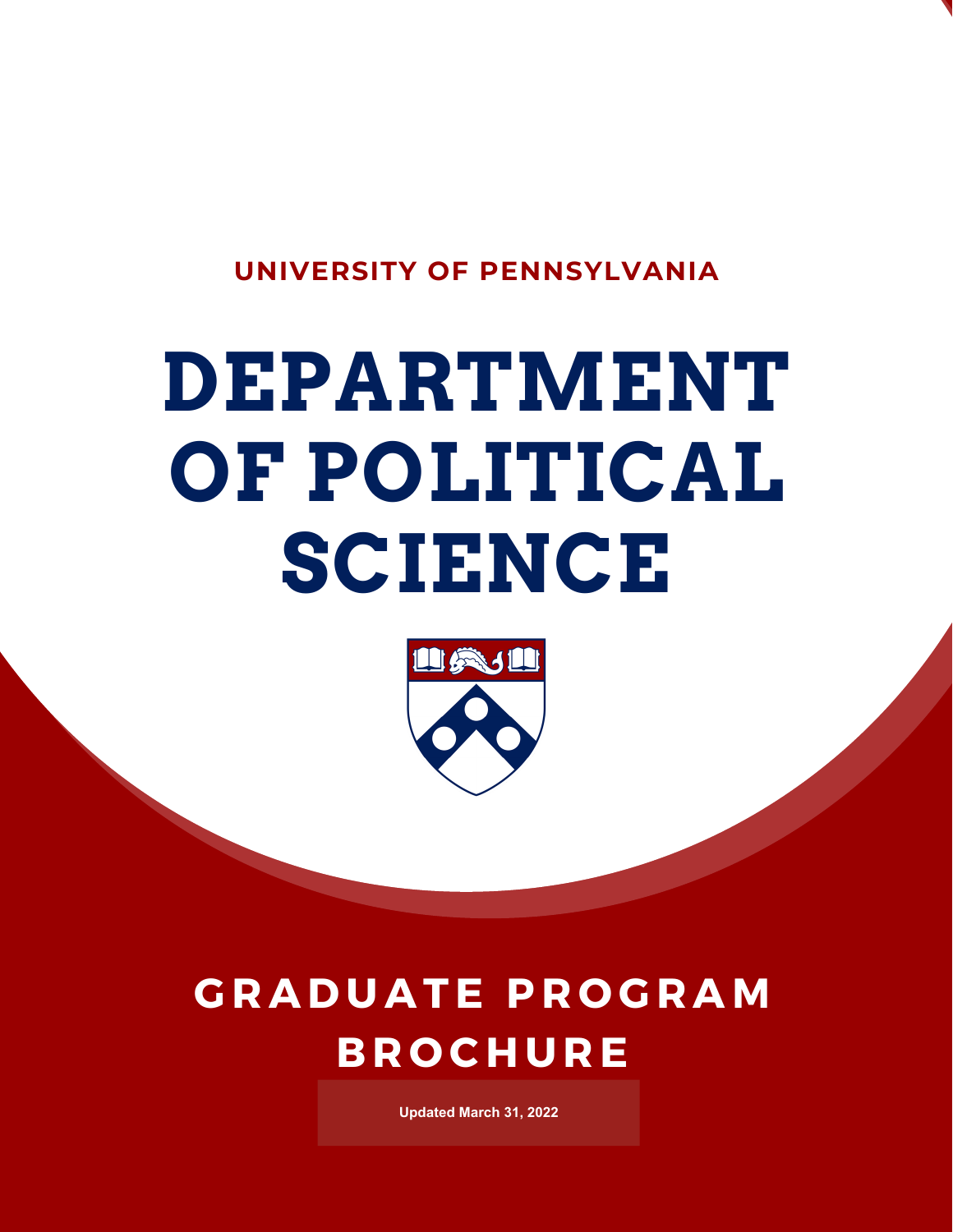# Table of Contents

| Introduction                                    | $\mathbf{1}$   |
|-------------------------------------------------|----------------|
| Resources                                       | 2              |
| Faculty                                         | $\overline{2}$ |
| <b>Browne Center for International Politics</b> | 2              |
| <b>Other Research Centers</b>                   | $\overline{c}$ |
| <b>Library Resources</b>                        | 3              |
| <b>Department Facilities</b>                    | $\overline{3}$ |
| The University                                  | 3              |
| Philadelphia                                    | $\overline{4}$ |
| Fields of Study                                 | 4              |
| <b>American Politics</b>                        | 5              |
| <b>Comparative Politics</b>                     | 5              |
| <b>International Relations</b>                  | 5              |
| Political Theory                                | 5              |
| <b>Specialized Fields</b>                       | 6              |
| Joint Degrees                                   | 6              |
| Ph.D. Program                                   | 7              |
| Requirements                                    | 7              |
| <b>Transfer of Credit</b>                       | 7              |
| <b>Reviews of Student Performance</b>           | 8              |
| Advising                                        | 8              |
| Research Skills Requirement                     | 8              |
| <b>Research Paper Requirement</b>               | 9              |
| <b>Exchange Programs</b>                        | 10             |
| <b>Preliminary Examinations</b>                 | 11             |
| Third Field Option                              | 12             |
| <b>Academic Integrity</b>                       | 12             |
| <b>Teaching Requirements</b>                    | 12             |
| <b>Dissertation Prospectus</b>                  | 13             |
| <b>Dissertation Committees</b>                  | 13             |
| <b>Dissertation Defense</b>                     | 13             |
| <b>Admissions and Finances</b>                  | 14             |
| Applications                                    | 14             |
| Tuition                                         | 14             |
| Financial Assistance for Ph.D. Students         | 14             |
| Teaching Fellows and Research Assistantships    | 15             |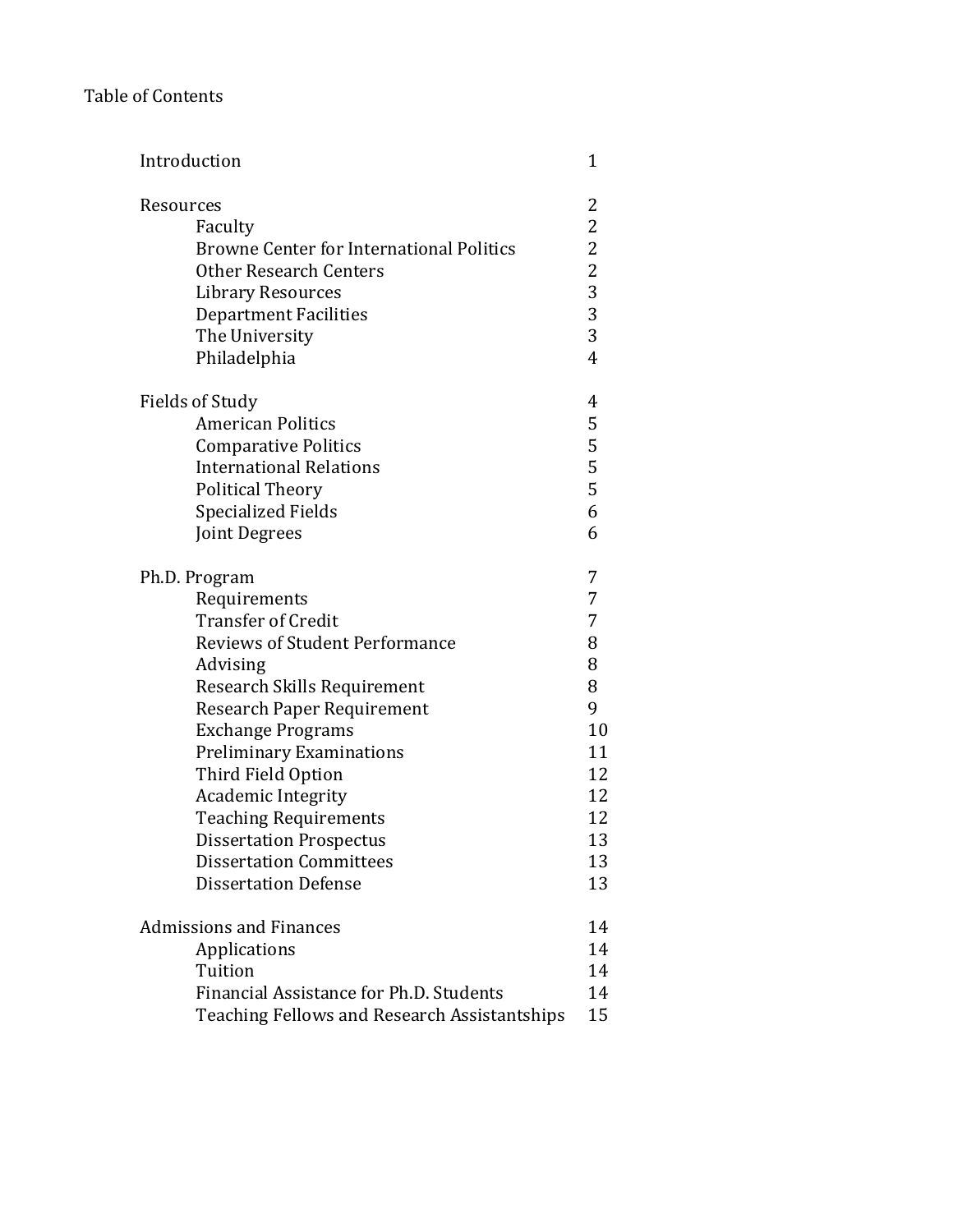#### *Introduction*

Political Science is the systematic study of the values, processes, structures and performance of governments and systems. Political analysts address empirical and normative questions. How is power established and maintained? How are collective choices decided and implemented? How do we evaluate alternative political regimes and policy choices? In order to answer such questions political scientists engage in research into the development of the state, the workings of political institutions and processes, the formation of political cultures and ideologies, the relationship between economic classes and systems, types of national political regimes, the causes of revolution, the sources and dynamics of international conflict and cooperation. The Graduate Program in Political Science at the University of Pennsylvania reflects the methodological diversity of the discipline.

Courses in each field clarify important intellectual and conceptual issues affecting the formulation of research problems and objectives. The option of an individualized specialization makes available unusual opportunities for in-depth study of distinctive national experiences or aspects of political science not constituted as one of the Department's standard fields. Courses in research methods provide students with the basic knowledge and proficiency required for the selection and application of appropriate research skills in each field of specialization.

The Graduate Program offers the Ph.D. degree. Candidates completing the Ph.D. degree follow careers in university teaching and scholarship, and in private or public research institutions.

Except for major issues of program structure, which are decided by the entire Political Science faculty, policy for the Graduate Program is decided by the Graduate Executive Committee. The faculty members of the committee also act on individual student petitions. Administration of the program is the responsibility of the Graduate Chair, who is always a tenured faculty member, and the Administrative Coordinator for the Graduate Program.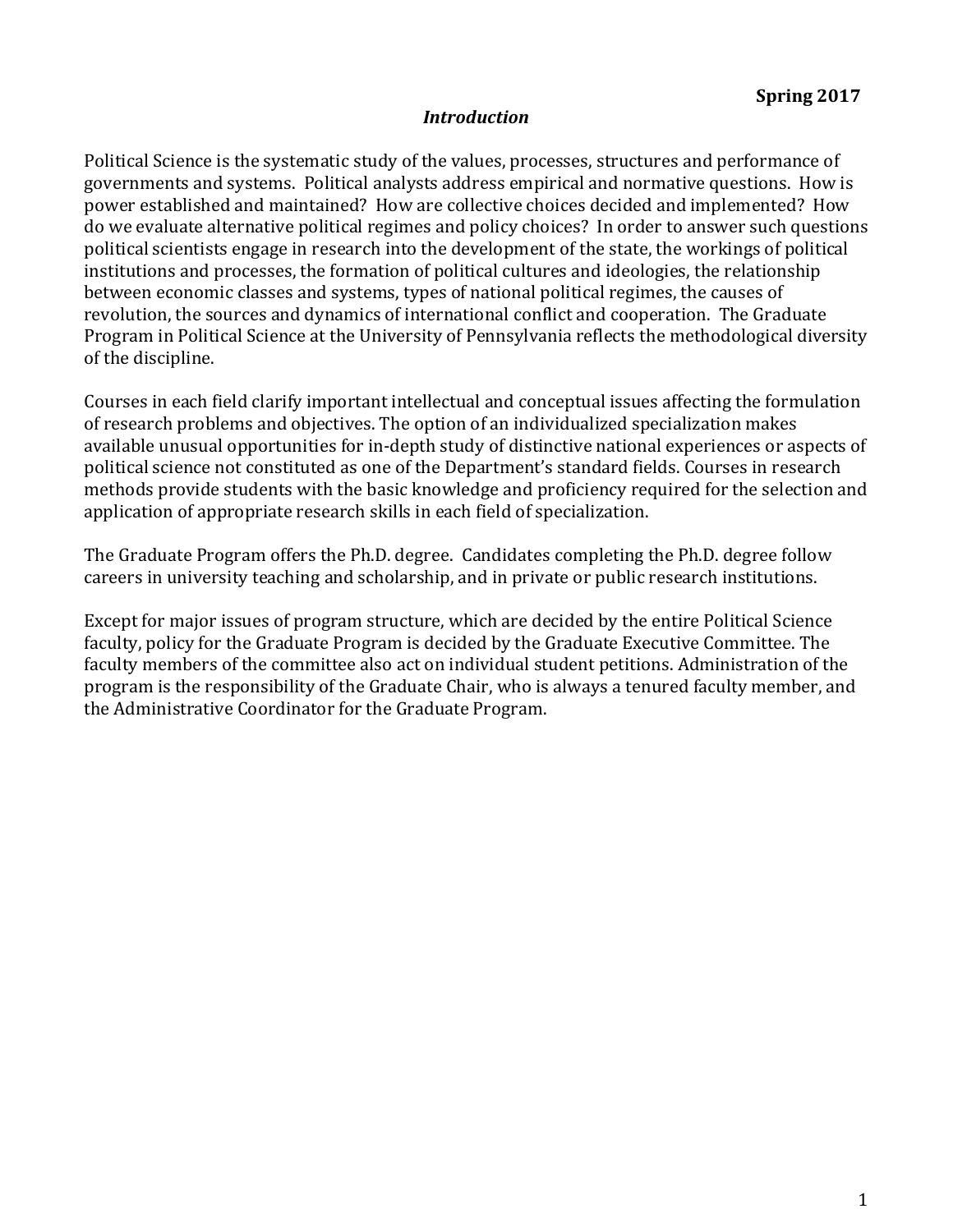# **RESOURCES**

#### *Faculty*

At Penn, the size of the Political Science graduate program enables students to enjoy close working relationships and individualized study arrangements with faculty members. At present, the permanent faculty includes 31 members, with further expansion planned during the next several years. In addition, the Department frequently welcomes visiting professors in fields of interest to graduate students.

At the end of the booklet, a set of faculty profiles portrays the research activities and honors that distinguish Penn's political scientists. Their publications have won such awards as the top prizes for books and papers bestowed by the American Political Science Association. They have served as editors or board members of journals as diverse as The American Political Science Review, International Organization, World Politics, PS: Politics & Political Science, Orbis, Praxis, Asian Survey, Theory & Event, Politics and Gender and The Journal of Theoretical Politics. Their fellowships include Fulbrights, Guggenheims, and grants from the National Science Foundation, the Social Science Research Council, the Carnegie Mellon Corporation, the Ford Foundation, the Rockefeller Foundation, the Russell Sage Foundation, The National Endowment for the Humanities, The American Council of Learned Societies, The Institute for Advanced Study, and the Smith Richardson Foundation. They include among their ranks advisers to numerous local, state, national, and international agencies.

#### *Christopher H. Browne Center For International Politics*

The Political Science Department at the University of Pennsylvania established the Christopher H. Browne Center for International Politics. The Browne Center supports a variety of programs, including a speaker series, periodic "great debates" on important contemporary issues in world politics, conferences and research seminars, and publication of a working papers series. The Center also invites outstanding senior and junior scholars and experienced practitioners to participate as visiting or post-doctoral fellows. Additional information about the Center is available on its web site (http://www.sas.upenn.edu/brownecip/) or by contacting either the Director, Ed Mansfield, or the Associate Directors, Avery Goldstein and Michael Horowitz. The Browne Center is located on the third floor of Perelman Center.

#### *Other Research Centers*

Political Science Department faculty are also affiliated with the following research centers at the University of Pennsylvania:

The Center for the Study of Contemporary China (http://cscc.sas.upenn.edu/) The Robert A. Fox Leadership Program (http://www.sas.upenn.edu/foxleadership/) Alice Paul Center for Research on Gender, Sexuality, and Women (https://www.sas.upenn.edu/gsws/center/) The Center for the Advanced Study of India (http://www.sas.upenn.edu/casi/)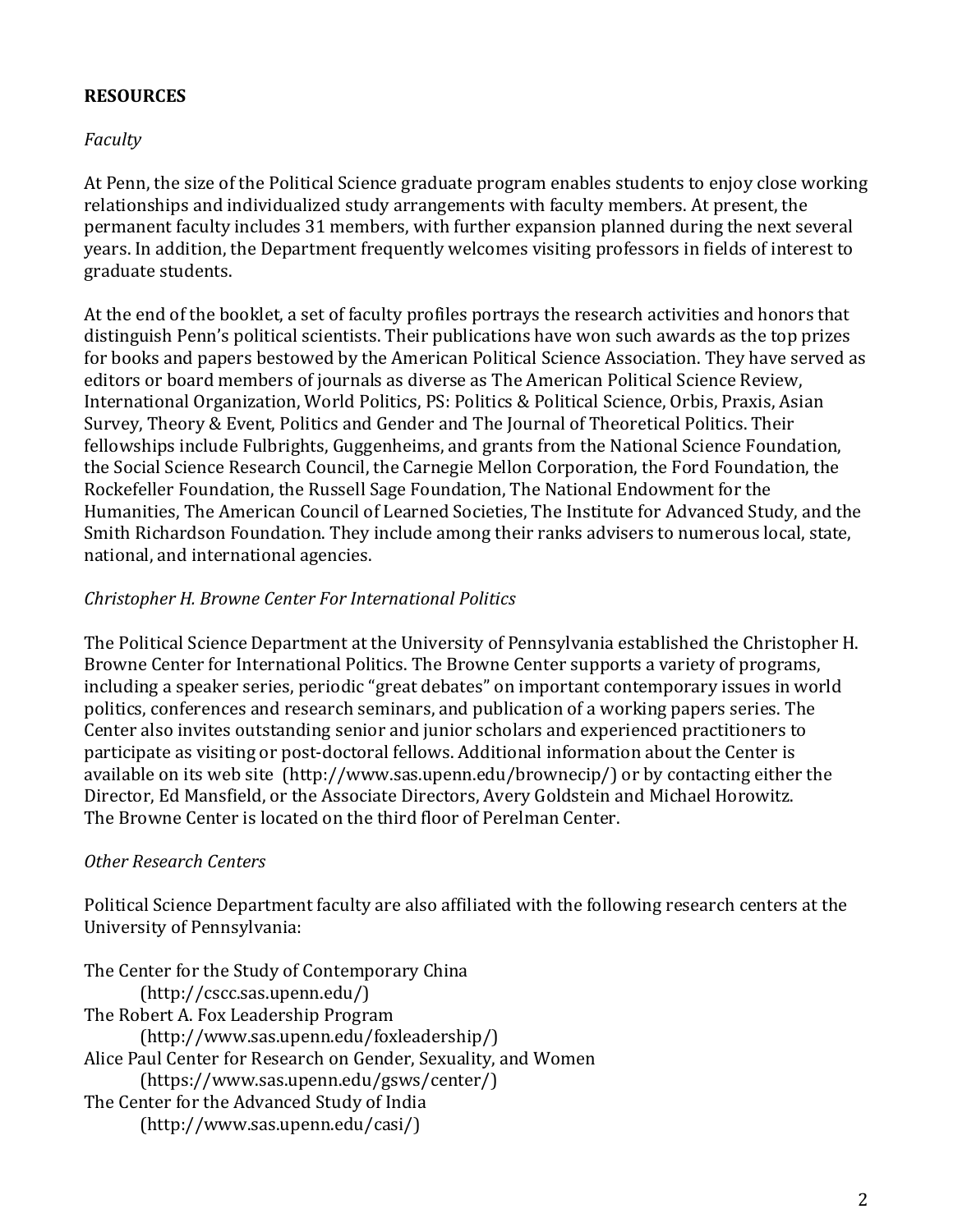| The Center for East Asian Studies                            |
|--------------------------------------------------------------|
| (http://ccat.sas.upenn.edu/ceas/                             |
| The Middle East Center                                       |
| (http://mec.sas.upenn.edu/)                                  |
| The Center for Africana Studies                              |
| (https://africana.sas.upenn.edu/center)                      |
| The Andrea Mitchell Center for the Study of Democracy        |
| (https://www.sas.upenn.edu/andrea-mitchell-center/)          |
| The Center for the Study of Race, Ethnicity, and Immigration |
| (http://web.sas.upenn.edu/cseri/)                            |
| Perry World House                                            |
| (https://global.upenn.edu/perryworldhouse)                   |

# *Library and Other Research Resources*

One block away from the Perelman Center is the main University library. Van Pelt Library is the center of a system that contains approximately 3.5 million volumes (http://www.library.upenn.edu/). The library's outstanding collection has been fully integrated with state-of-the-art electronic resources. Graduate students and faculty in the Political Science Department also have access to a reference librarian specifically assigned to assist them with their research needs.

Penn's libraries have been designated by the United Nations as an international library center. The Van Pelt Library is a depository of all documents published by the United Nations and of microform copies of all documents published by the Organization of American States. The Biddle Law Library contains extensive materials relating to American constitutional law, international law, and international organizations. The Lippincott Library contains a wide range of publications concerning government-business relations, multinational corporations, and the international political economy. Of interest to area specialists are the fine library collections of materials on South Asia, Japan, China, and the Middle East. Students interested in American political development can draw on the manuscripts, records, and reference books of several institutions in Philadelphia, such as the Historical Society of Pennsylvania, the Library Company of Philadelphia, the Free Library of Philadelphia, the Mercantile Library, and the American Philosophical Society.

# *Department Facilities*

The Department of Political Science and many of its associated centers are housed in the Ronald O. Perelman Center for Political Science and Economics, a modern building located near the center of the University campus. Departmental staff are located in an office suite on the first floor, while faculty and graduate student offices are on the third and fourth floors, along with many related centers.

# *The University*

Founded in 1740 by Benjamin Franklin, the University of Pennsylvania has been responsible for many educational and scientific innovations: it was America's first university, the home of the first U.S. schools of medicine and business, and the birthplace of the first electronic computer (ENIAC). In recent years, an extensive building and landscaping campaign has resulted in a beautiful,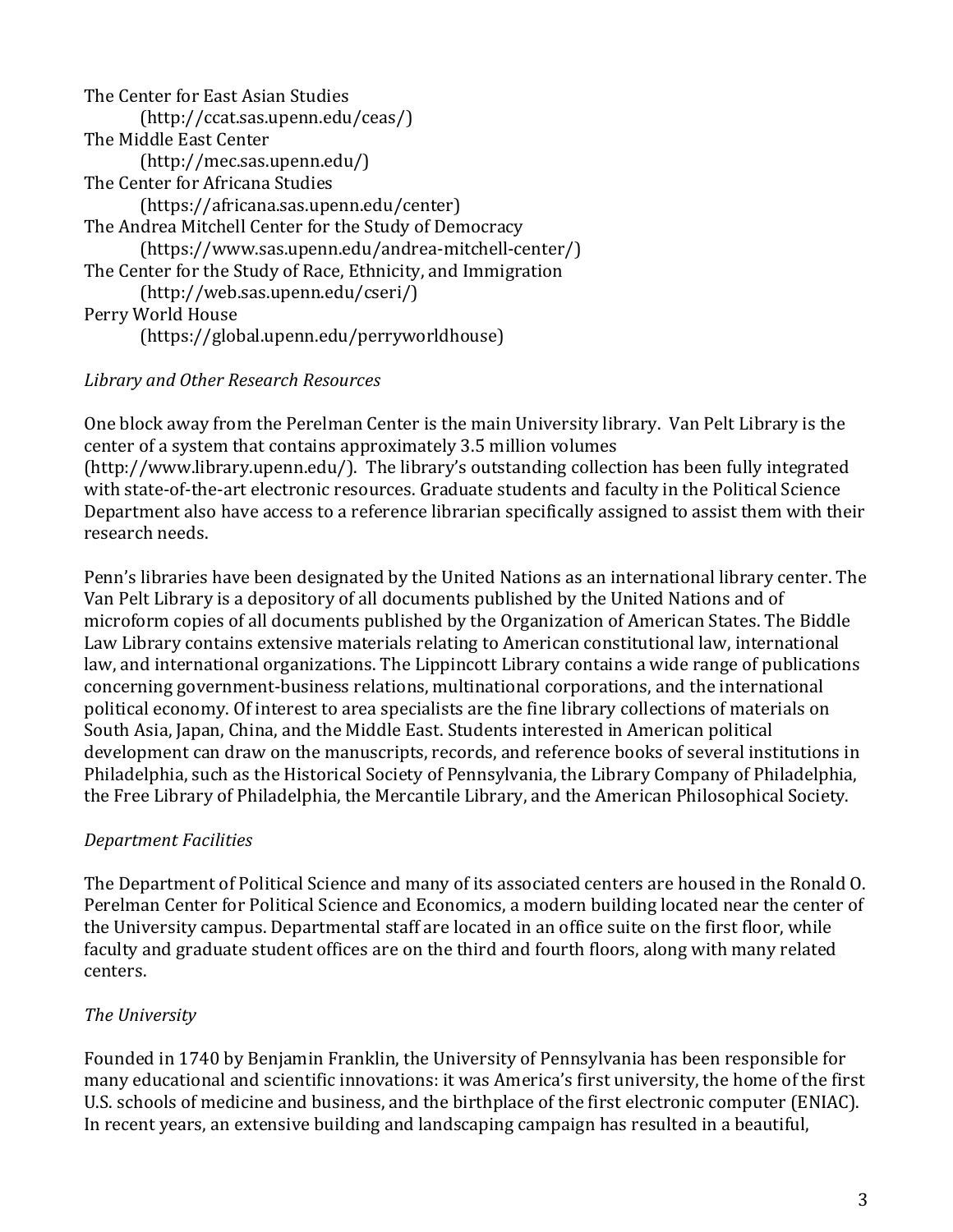pedestrian-oriented campus that offers easy movement between academic and residential buildings and among the twelve schools of the University. With a faculty of more than 4,000 and about 20,000 students from 100 nations, Penn is today one of the world's major research universities.

# *Philadelphia*

The University of Pennsylvania has easy access to the cultural and historical landmarks of the nation's fifth largest city. It is a short distance from the homes of the Philadelphia Orchestra, the Pennsylvania Ballet, the Philadelphia Museum of Art, and the Kimmel Center for the Performing Arts, which attracts world-class dancers, theater, jazz, and other musical performances. Much of Center City, including the waterfront and the Society Hill area surrounding Independence National Historical Park, has been restored and reconstructed to create one of the most attractive residential shopping and recreational areas of any major city in the country. Theaters and restaurants have proliferated in a renaissance of the city core. Philadelphia is also a major center of professional sports, with teams in baseball, basketball, football, and ice hockey. The University is home to WXPN, a leading public radio station that regularly receives national awards for its music programming and attracts major and up-and-coming musicians to Philadelphia venues. Other colleges and universities within the metropolitan area include Swarthmore, Haverford, Bryn Mawr, Villanova, Drexel, Temple, La Salle, and St. Joseph's. An important financial and commercial center, the city is served by frequent Amtrak trains between New York (90 minutes) and Washington, D.C. (two hours). Philadelphia International Airport, a major hub for international and domestic destinations, is approximately fifteen minutes by car or rail from the campus.

# **FIELDS OF STUDY**

The Department of Political Science organizes graduate education around general, thematic, and specialized fields of study. The four general fields are:

- American Politics
- Comparative Politics
- International Relations
- Political Theory

Students seeking the Ph.D. must pass examinations in two of the four main subfields of Political Science (American politics, comparative politics, international relations, and political theory) after taking at least three political science courses in each of the two. They also have the option of demonstrating competence in a third field (general or specialized), as discussed below on pgs. 6 and 12

Current courses are available on the department's website at https://www.sas.upenn.edu/polisci/content/courses.

In addition to courses that are offered on a regular basis, there are a number of flexible designations that enable the Department to respond to the current interests of faculty and students in each field. These include: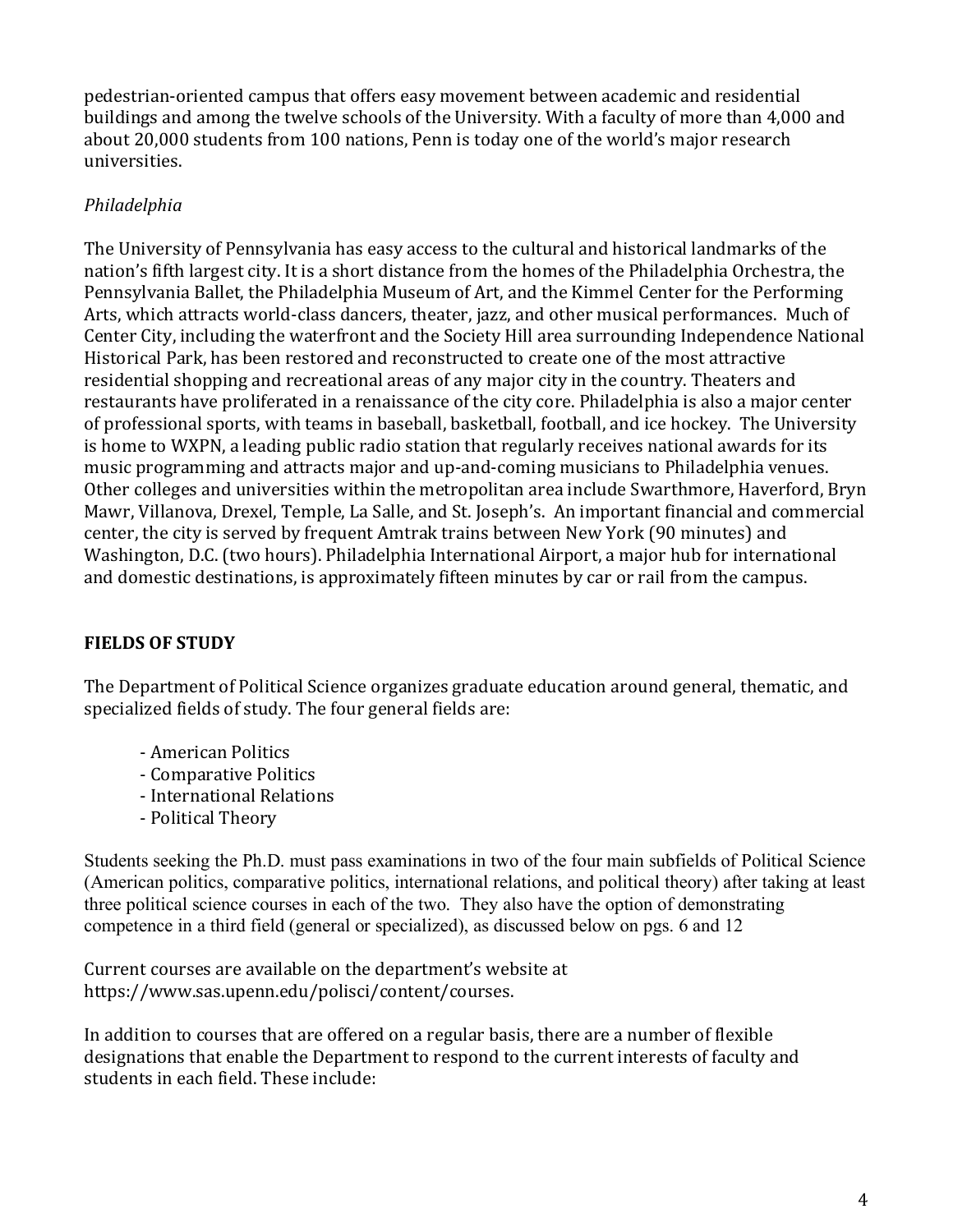| PSCI 4991/5991   | Topical Seminars (for graduate students and advanced<br>undergraduates; previously PSCI 498/598) |
|------------------|--------------------------------------------------------------------------------------------------|
| <b>PSCI 7991</b> | Topical Seminars (Ph.D. level; previously PSCI 798)                                              |
| <b>PSCI 9999</b> | Independent Study (previously PSCI 999)                                                          |

For a listing of faculty by subfield, please see the list on the department's website (https://www.sas.upenn.edu/polisci/people).

#### *American Politics*

American Politics examines political behavior and institutions, processes, and policies in the United States. Among the approaches guiding this analysis are those that emphasize their development, operation, and relationship to the economy, society, and culture over time.

#### *Comparative Politics*

Comparative Politics examines the development of the state and the economic, historical, structural, and cultural forces shaping political institutions and movements. The Department offers graduate courses in Comparative Politics that provide a broad introduction to the field (PSCI 6100, 6102; previously PSCI 610, 611), as well as courses focusing on more specific substantive and theoretical topics. Courses with a regional focus, both within and outside of the Department, are also available to students.

#### *International Relations*

International Relations encompasses the study of cooperation and conflict among nation-states as well as non-governmental actors in the global system. Theories address the causes and consequences of war, the possibilities for peace, and the dynamics of national growth, expansion, and decline. Competing lines of explanation highlight the importance of structure, strategy, norms, values, and ideology for understanding international political, military, economic, and environmental affairs. The Department's graduate courses in International Relations include several that provide a broad introduction to the field (PSCI 6400, 6402, 6401; previously 600, 618, 619) as well as others focused on particular topics or regions of the world.

#### *Political Theory*

Political Theory begins with the most basic political question human beings ask: How should we live together? Some say this question is simply a subset of another: How should we live a human life? Students in this field will encounter ancient, modern and contemporary answers to these questions—including answers that deny the question. Although celebrated texts figure in some courses, other courses may be structured around substantive political themes. Both approaches aim at understanding perennial issues in political theory. Students may examine the works of both classical and contemporary theorists by choosing courses from among those offered in the Department and in related programs such as Philosophy and Comparative Literature.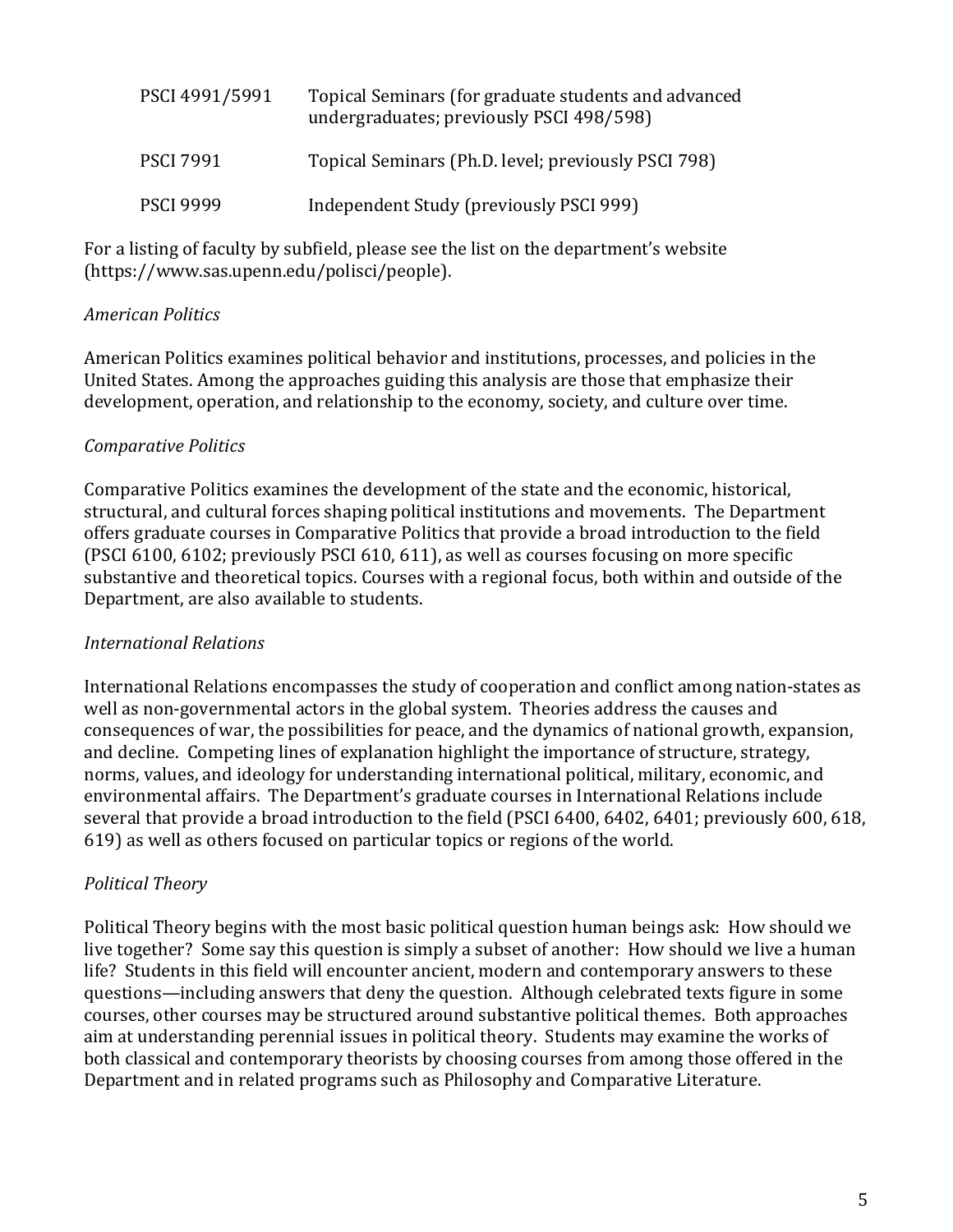#### *Specialized Fields*

Specialized Fields: When electing to display competence in a third field, students may - with the approval of their advisor - choose a specialized field in lieu of one of the main subfields of Political Science. Specialized fields may reflect specific niches within a main subfield, may cut *across* the main subfields, or may intersect with topics or approaches in other social science disciplines. Commonly designated specialized fields include methodology and area studies (e.g., Africana, Middle East, or East Asian studies).

#### *Joint Degrees*

Some Political Science Ph.D. students may desire to earn a joint degree. Political Science has a formal arrangement for a joint degree in Political Science and Communications with the Annenberg School; and some students have worked out joint degrees with Criminology. Students must seek separate admission to each of these programs and Political Science, and the terms of the arrangement differ depending on the partner program or school.

With the approval of their graduate advisor, Ph.D. students admitted to joint programs may wish to display competence in a third field focused on specialized fields (see above under "Specialized Fields").

For more information about Penn's Annenberg School of Communication, visit its website at http://www.asc.upenn.edu/home.aspx

For information about Penn's Criminology Graduate Group, visit its website at http://www.sas.upenn.edu/jerrylee.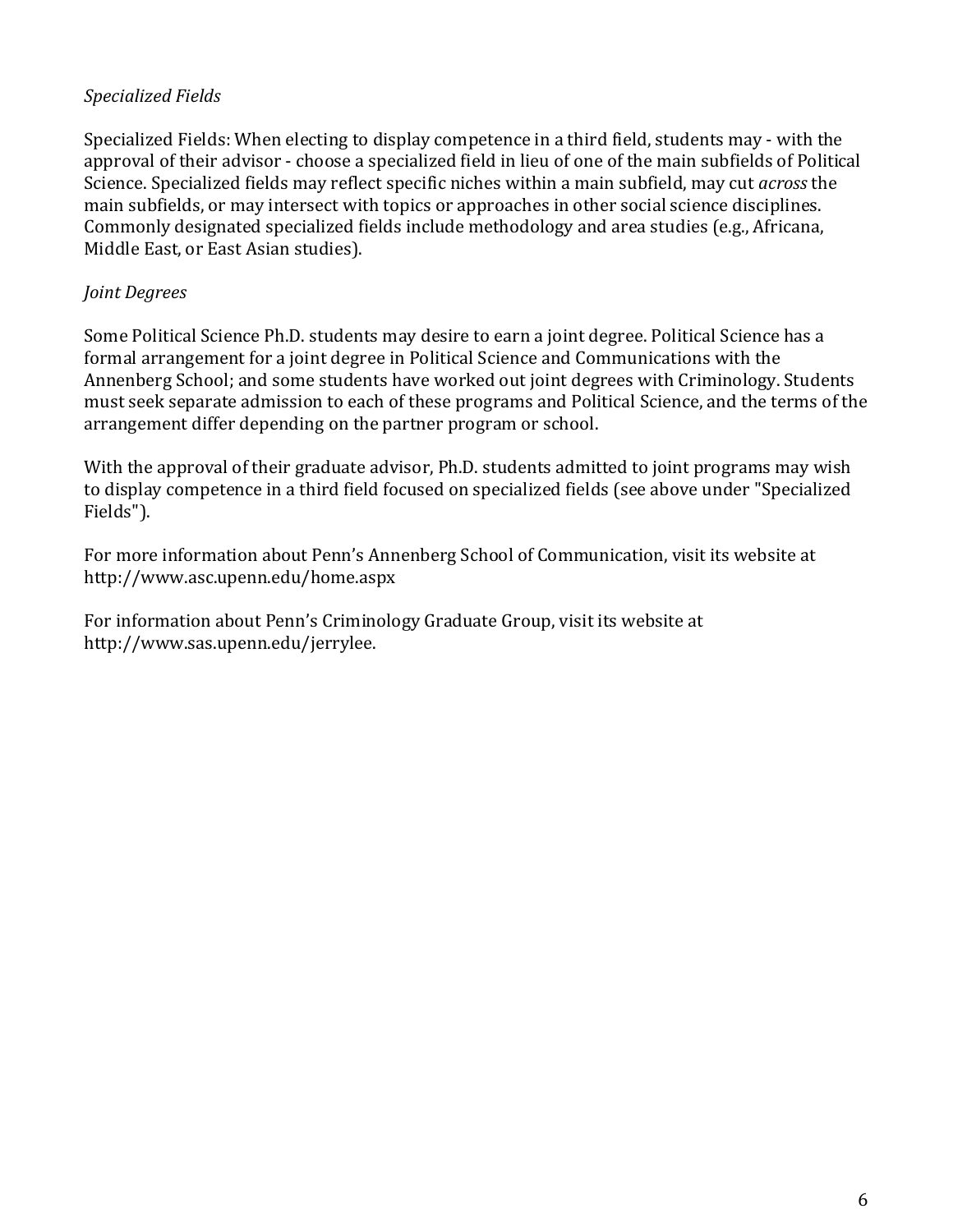# THE PH.D. PROGRAM

#### *Requirements*

To earn the Ph.D. in Political Science, each student must:

- 1. Accumulate 15 course units in credits, This will normally entail:
	- a. 8 regular courses during a student's first year
	- b. 5 regular courses during the student's second year, in addition to his or her TA responsibilities.
	- c.  $\overline{2}$  remaining courses in the third year, generally in the fall, with an eye toward writing a rough draft of the dissertation prospectus, which is to be delivered to the members of a student's prospective dissertation committee by the end of the fall semester.
	- d. Dissertation research credits as needed
- 2. Achieve at least a  $B+$  grade point average
- 3. Satisfy the research skills requirements, or with the approval of the graduate chair, another course on comparable topics
- 4. Write a research paper in the primary field. The paper will reflect a significant, original research project.
- 5. Pass the preliminary examinations in two of the four general fields (American politics, comparative politics, international relations or political theory), with the option of displaying competence in a third field (either general or specialized) through coursework.
- 6. Satisfy the teaching requirement by TAing for four semesters
- 7. Prepare and successfully defend a dissertation prospectus
- 8. Write and successfully defend a dissertation

#### *Transfer of Credit*

Students may be permitted to transfer credit for a maximum of four course units undertaken in another graduate program. Normally, decisions about transfer credit are made after the student has been at Penn for at least a semester. This is because the granting of credit not only recognizes the value of work done elsewhere, but also in effect reduces the program one must take at Penn, so it is necessary to make the judgment in the context of the student's overall educational program. Students seeking transfer credit should give the Graduate Chair a petition listing the courses and a transcript. After consulting with colleagues if necessary, the Graduate Chair makes a recommendation to the Associate Dean for Graduate Studies, who has final authority over transfer credit.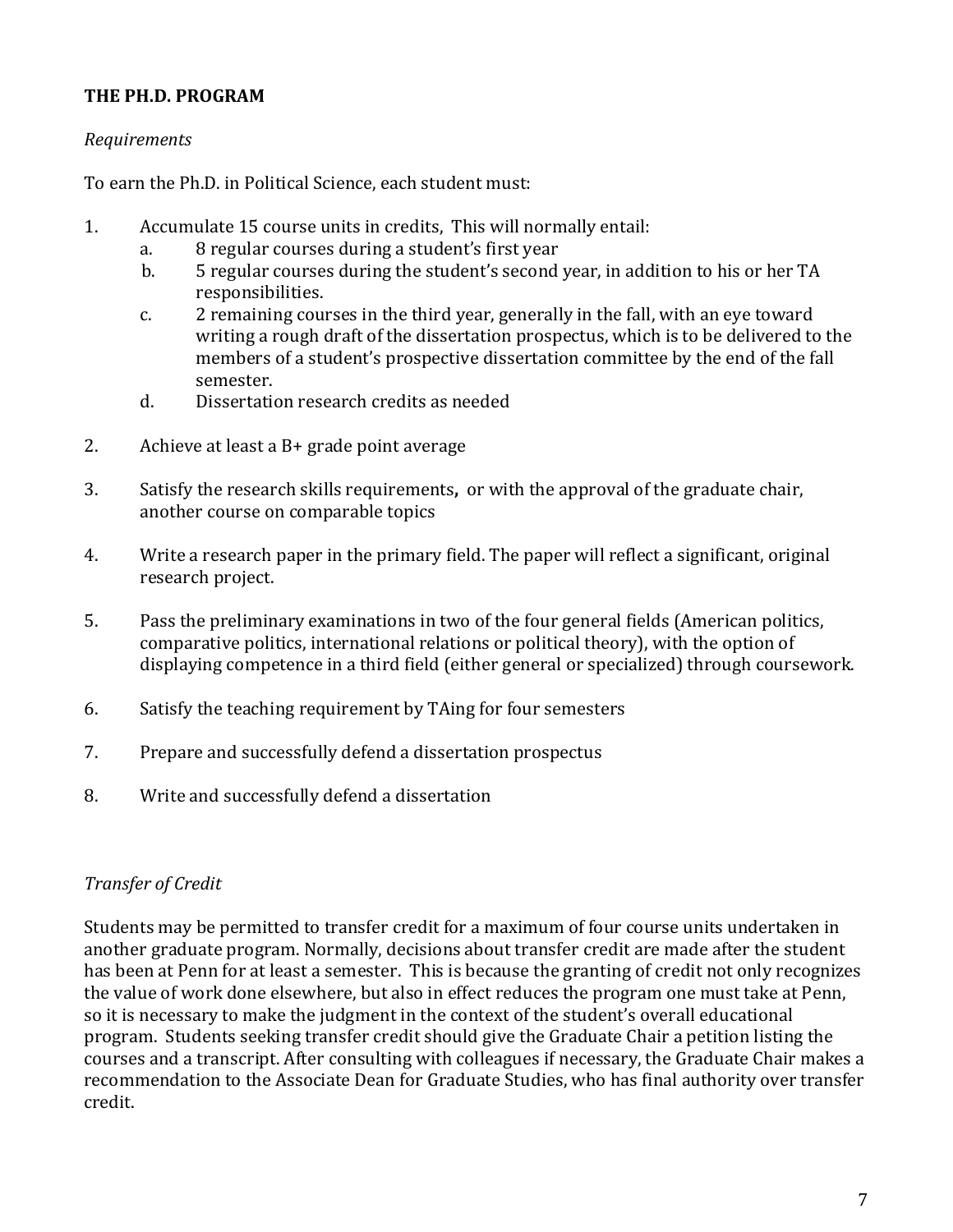#### *Reviews of Student Performance*

The Graduate Chair provides a brief review of each student's performance after the first and second year of full-time study in the program.

Each student sitting for the preliminary exams in late summer must receive the Graduate Chair's approval to take the exams. Students with low grade point averages (usually B+ or below), incompletes, and/or low teaching or academic evaluations may be denied the opportunity to take the exams and may be released from the program.

In the event a student fails one or more examinations the Graduate Executive Committee must determine whether the student is likely to complete the program at a professional level of achievement. It decides whether the student be allowed to retake the exam, normally in August, or released from the Ph.D. program.

A student who is unfavorably reviewed and released from the Ph.D. program may petition the GEC to receive a terminal M.A. degree. Requirements for the terminal M.A. degree include successful completion of at least eight political science courses at Penn with a B or better grade point average, submission of a research paper that received at least a  $B+$ , and the approval of the GEC.

# *Advising*

The Graduate Chair assigns a faculty member to each incoming Ph.D. student to help plan his/her first year of courses. At the end of the student's first year in the program, each student, in consultation with faculty members and with the Graduate Chair, should select a faculty adviser to help plan coursework, fields of concentration, methods preparation, etc.

# *Research Skills Requirement*

The skills necessary to conduct original research are essential for any professional political scientist. Recognizing that members of the discipline employ varied techniques, however, the Department's research methods requirements are flexible, allowing students to tailor their training to include those skills most suited to their own future career plans.

# All Ph.D. students must:

- 1. Fulfill the methods requirement by taking PSCI 6800 (Statistical Analysis for Political Science; previously PSCI 692), or, with the approval of the Graduate Chair, another course on comparable topics. Students taking PSCI 6800 will normally enroll in this course in the fall of their first year in the program, though this timing can be adjusted with the approval of the Graduate Chair.
- 2. Satisfy the foreign language requirement. This may be done in one of several ways: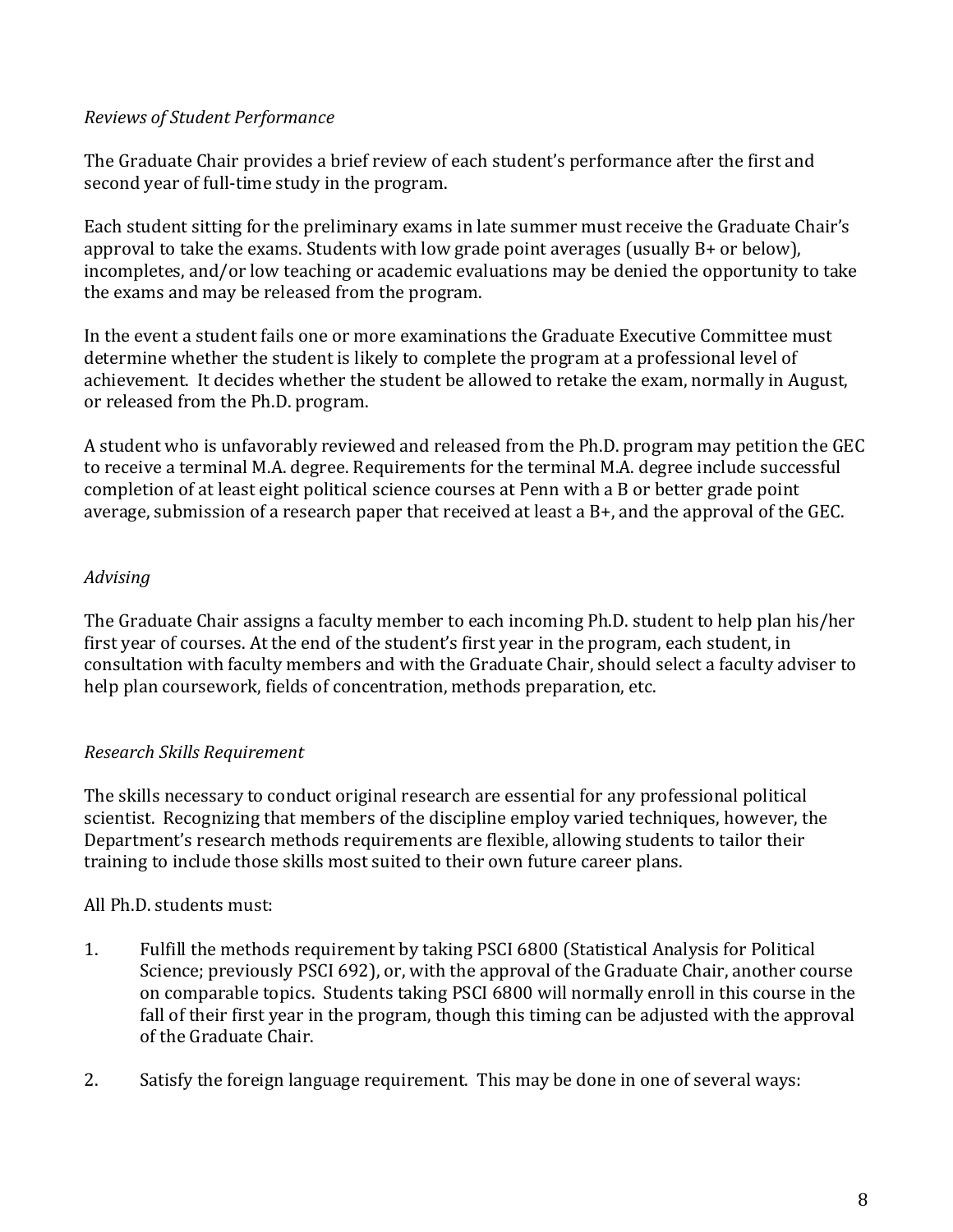- a. Provide evidence that the student has fulfilled a foreign language requirement at the student's undergraduate institution. (If there is no such requirement, then the student should submit evidence of completing the equivalent of a fourth-semester or second-year foreign language course.)
- b. Enroll in two semesters of a foreign language at Penn and earn at least a  $B+$  average. These may be counted toward the Ph.D. degree.
- c. Enroll in one of the intensive language summer courses offered by Penn's graduate school.
- d. Take the placement examination offered by the department of Languages and do well enough to place into at least an intermediate course.
- e. Obtain an undergraduate or graduate degree at a college or university where English is not the primary language.

Students should consult with their advisors in deciding which of these options to pursue, as different research projects require different levels of proficiency in specific languages. Exceptions to these requirements may be allowed if the student can demonstrate prior possession of the necessary research skills. International students for whom English is not their primary language may also be exempt, after consultation with the graduate chair.

- 3. In both the first and second summers, students will be expected to develop a plan with their advisor to develop research skills.
	- a. Students will be engaged in research or skills development in some way. For many, this will mean conducting research, either on their own or with a faculty member.
	- b. Other students will conduct preliminary fieldwork, go away for language training, attend ICPSR/IOMMR, etc.
	- c. Each student must submit a plan for the summer to his or her advisor no later than the end of spring break.

The Department of Political Science encourages broad and diverse methodological training, as indicated by the requirements above. Students may petition the faculty members of the Graduate Executive Committee to modify specific requirements in exceptional circumstances. Students petitioning the committee are required to seek support for their petitions from their faculty adviser(s). Successful petitions require the support of a majority of the faculty members of the Graduate Executive Committee.

# *Research Paper Requirement*

Students will write a research paper in their primary field. The paper will reflect a significant, original research project. Further, students may use a paper previously written for a course, but only if they conduct extensive revisions of said paper.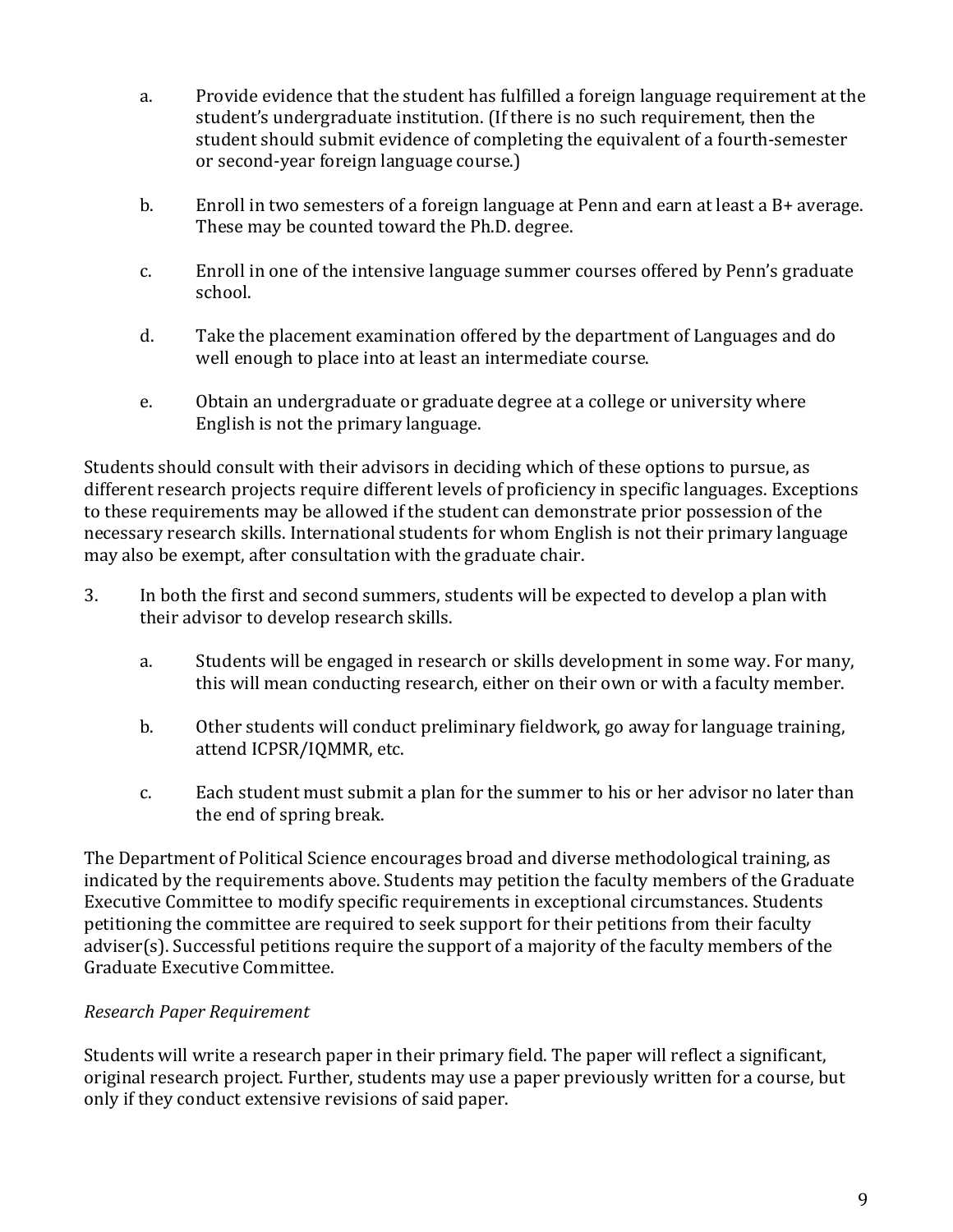- a. Students will submit this paper by September 30th of their third year.
- b. The paper will be reviewed by the student's primary faculty advisor, as well as one additional reader chosen by the student in consultation with the Graduate Chair
- c. Students whose papers are judged to be satisfactory will be awarded the MA degree.
- d. Students will be expected to present their paper at a departmental workshop

#### *Exchange Programs for Doctoral Students*

The University of Pennsylvania is a participant in the Exchange Scholar Program:

As described on the Graduate Division's website, this program "enables a graduate student enrolled in a doctoral program in one of the participating institutions to study at one of the other graduate schools for a limited period of time so as to take advantage of particular educational opportunities not available on the home campus. The academic experience, including courses taken and/or research conducted with particular faculty at the visited institution, will be registered on the academic record maintained by the student's home institution."

The Exchange Scholar Program allows Penn doctoral students to apply to study for a term or academic year at one of eleven other participating institutions: Berkeley, Brown, Chicago, Columbia, Cornell, Harvard, MIT, Princeton, Stanford, UCLA, and Yale.

For more details, see http://www.upenn.edu/grad/exchange.html.

Political Science Ph.D. students at Penn, as indicated on the Graduate Division website  $(\text{http://www.upenn.edu/VPGE/rules.html#ptransfer})$ , may also take advantage of two other exchange opportunities with regional institutions:

Through a cooperative arrangement with Princeton University, University of Pennsylvania doctoral students may, upon presentation of the proper credentials and with the permission of the chair of the graduate group and the instructor concerned, enroll for a maximum of four courses, or for a maximum of one academic year for dissertation work. The University of Pennsylvania will accept credits completed under this agreement for a Ph.D. degree.

Through cooperative arrangements with Bryn Mawr College, Haverford College, and Swarthmore College, University of Pennsylvania students may, upon presentation of the proper credentials and with the permission of the instructor concerned, enroll for courses at these institutions. The University of Pennsylvania will accept toward a Ph.D. degree up to the equivalent of three course units for work completed under this arrangement.

*Temple-Penn Consortium in Political Science on Graduate Methods Teaching*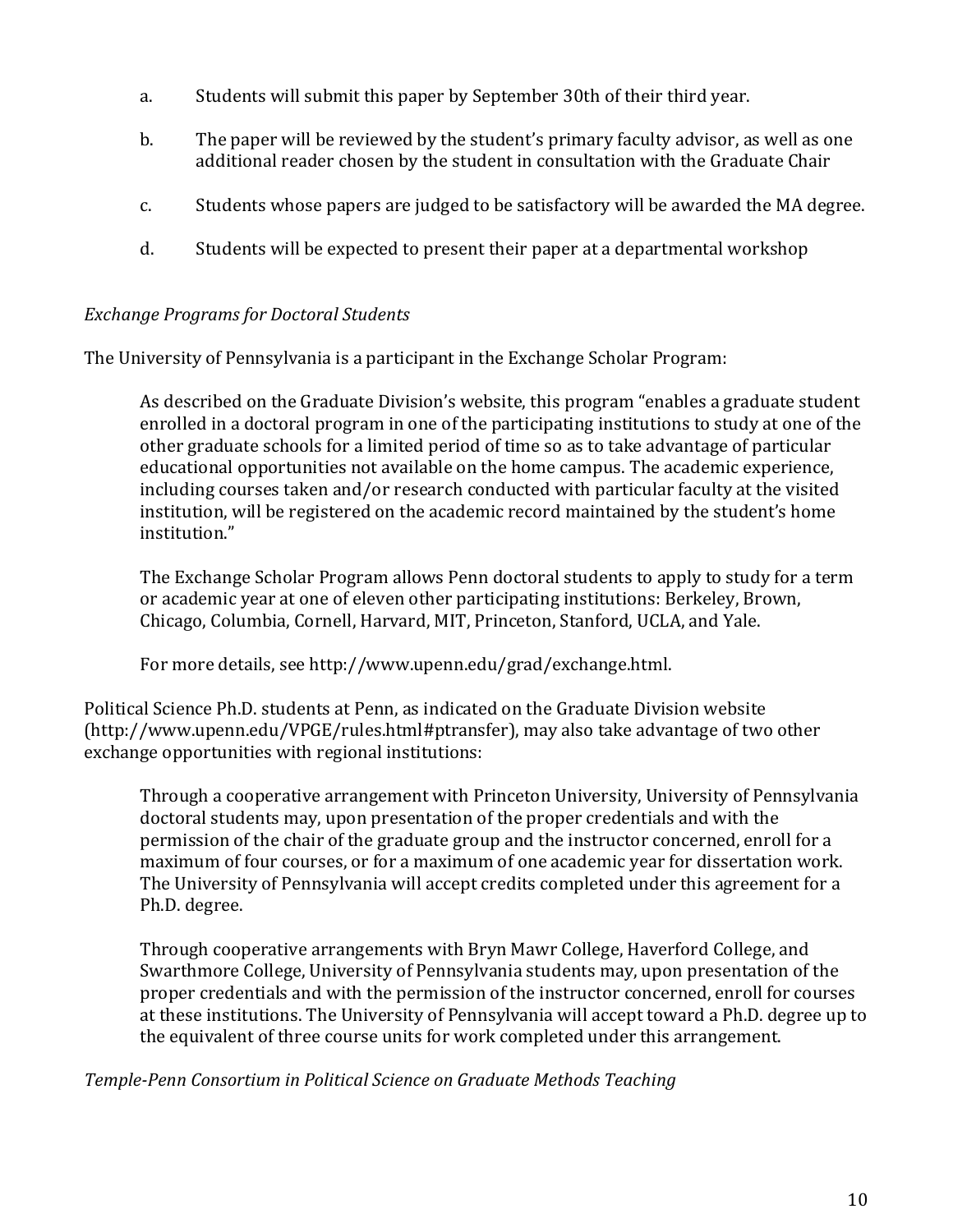Penn and Temple faculty members have complementary skills in the domain of political research methods. Students who have satisfied the introductory methods requirements in their home program can take advantage of this complementarity by taking more advanced courses in the other program for credit in the home institution. As methods offerings vary from year to year, consult the Graduate Chair for further advice.

# *Preliminary Examinations*

All Ph.D. students must pass preliminary (also known as comprehensive) examinations in two fields after taking at least three political science courses in each. Students should consult with their faculty adviser about courses that will best provide a foundation for passing the field exams.

Ph.D. preliminary examinations are held the week following final examinations in the spring term of the second year. Typically, students take examinations in both of their fields during the same week. Students with exceptional qualifications will be permitted to take an exam in one of their fields after their first year in the Ph.D. program. Students must seek the approval of the Graduate Executive Committee to do this. Petitions for special arrangements to take different field examinations at more widely separated times, or to take the exams at another time, must be approved by the Graduate Executive Committee. Students taking the comprehensive exams may have at most one incomplete on their transcript. That incomplete must be cleared by the end of the fall term of the third year. Students should note that incompletes are (as always) at the discretion of the faculty member.

To help prepare for the exam, students will take 1 "dummy" class during the second semester of the spring term during the second year and use this time to prepare for their exams. Students may request to use their dummy classes at a different point with the approval of their advisor and the graduate chair.

Well in advance of taking the exam, students are expected to consult the written examination guidelines drawn up by each of the subfields. Members of each subfield will hold a meeting open to faculty and students no later than November prior to the late summer exams to discuss expectations for the exam and any changes in reading lists or other guidelines.

The Graduate Chair appoints a faculty member in each field of study to convene and coordinate the examination. The convener requests colleagues in the field to submit questions and to participate in selecting the questions that will appear on the exam. Preliminary examinations provide the student with an opportunity to demonstrate professional competence in the analysis and discussion of a representative set of questions in the field as well as relevant methodological issues. 

Each exam will be six hours long. Students who believe they face special hardships or challenges that merit consideration for additional time may petition the graduate chair.

Students may bring a one-paged typed sheet containing citations only to their comprehensive exam. The students may use both sides of the page, but must use 12-point Times New Roman font with 1-inch margins on all sides. Citations must be listed alphabetically.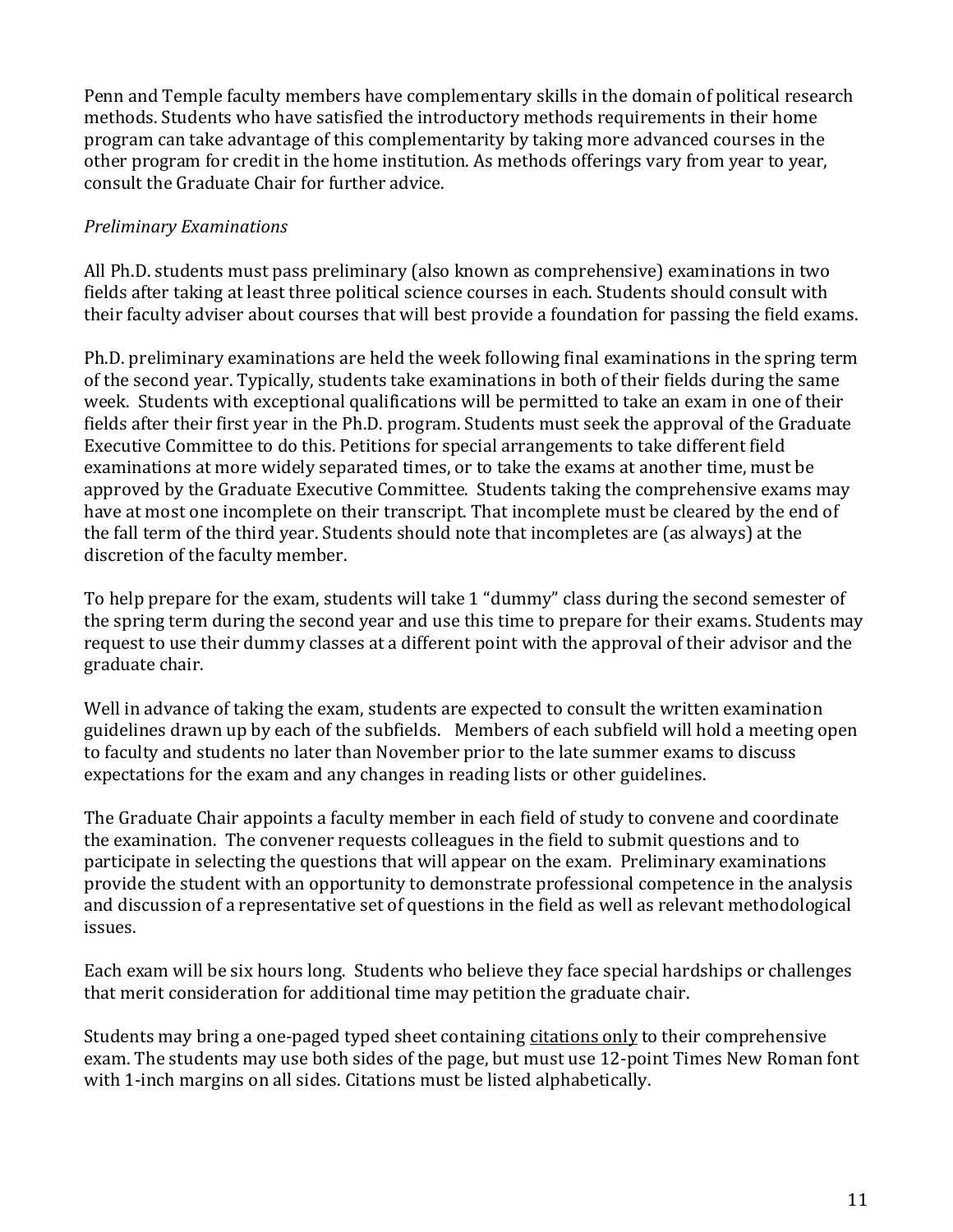Students will turn in the sheet along with their exam, and faculty may, at their discretion, choose to consult this sheet in assigning the exam a grade.

Students are reminded, however, that the goal of the exam is not simply to recite a list of citations. Rather, the goal is to show mastery of a topic, and the citations should be used to that end. Further, while this list is a start of what you should be citing, students will need to cite more than can be included on one page.

The panel appointed by the Graduate Chair evaluates the written examinations. No more than two weeks after the exams are given, the panel will meet to review the comments and grades for the exam and decide whether a student passed, failed, needs to take an oral mandatory in borderline cases, or qualifies for distinction. In cases of disagreement, the decision of the majority of the committee is final. Mandatory orals are usually scheduled shortly after the results of the written examination are announced.

Students who fail the preliminary examination, either on the basis of the written alone or on the basis of the written in conjunction with an oral, may be permitted to take the failed examination a second time, if the GEC approves. Make-up examinations will be given during the first week of classes in the third year, but students may be permitted to petition the GEC for a different date. A second failure is considered final.

# *Third Field Option*

In addition, students may wish to display competence in a third field by taking three related courses in that field. The third field may be one of the four main subfields excluding the two exam fields, or, with the approval of the advisor, a specialized field (see above on pg. 6). The courses for a third field may include ones taken in another department; at most one course may be a language course, and it should be at the advanced level.

# *Academic Integrity*

Embarking on an academic profession at the University of Pennsylvania entails adherence to the highest standards of academic integrity. Any breach of these standards is subject to severe censure including immediate dismissal from the program. The department's GEC normally makes the initial determination of academic integrity violations, and they or students may pursue more formal grievance procedure. For more information on academic integrity, please visit the Office of Student Conduct website here: https://www.osc.upenn.edu/

# *Teaching Requirements*

The University typically requires all Ph.D. students to complete a teaching requirement. In the Department of Political Science, this typically means two years of serving as a teaching assistant for a lecture course in Political Science. First-time Teaching Fellows are also required to participate in the teaching workshop offered by the School of Arts and Sciences in late summer. They are also expected to participate in a year-long semi-monthly workshop run by the department on issues of teaching and research.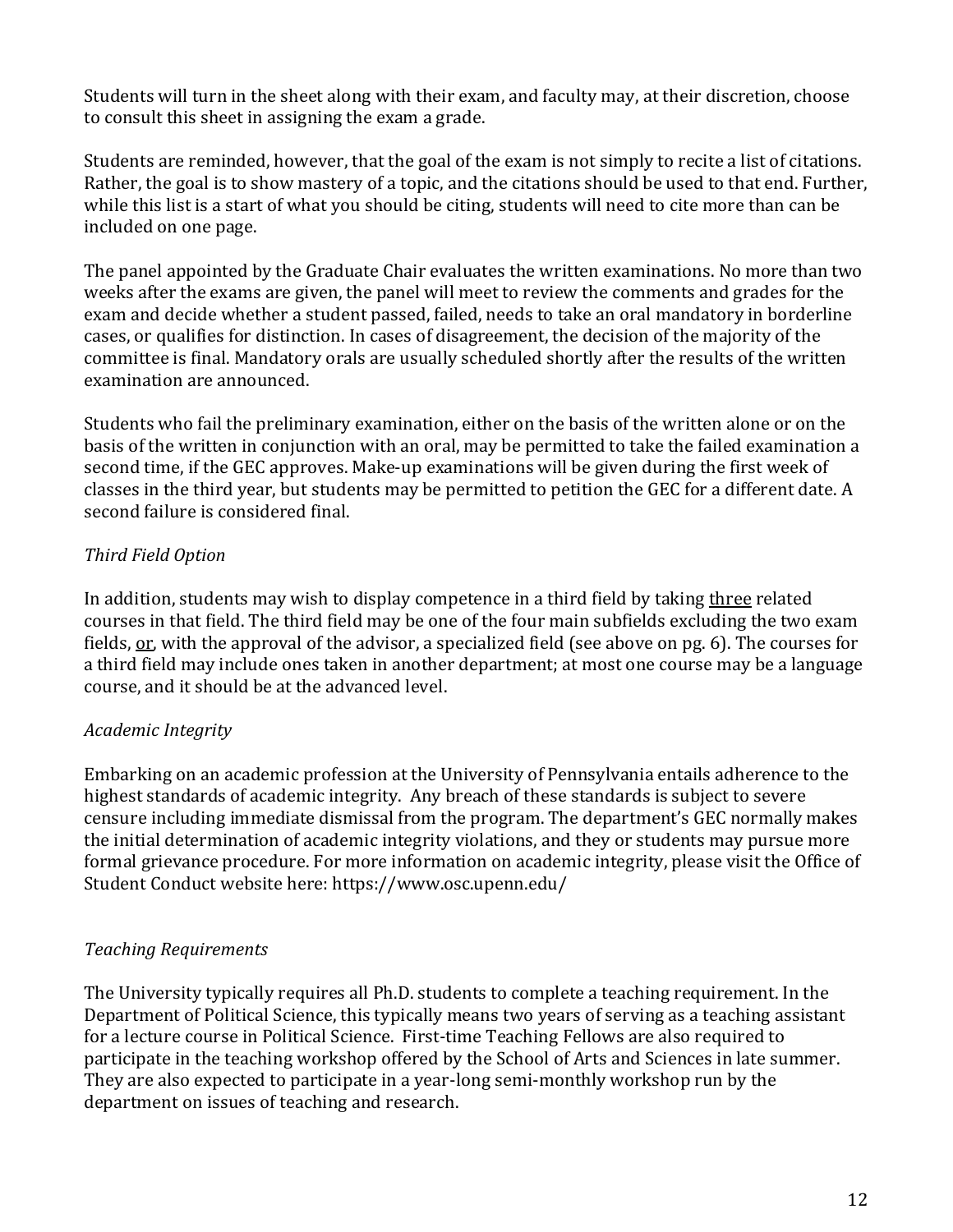#### *Dissertation Prospectus*

After passing the Ph.D. preliminary examinations, students should participate in the Research Workshop and develop a 15-to-20 page dissertation prospectus. In consultation with his/her faculty adviser, the student organizes a Prospectus Committee which will normally consist of 3 faculty members, but no fewer than 2. While preparing the Ph.D. prospectus, the student should seek advice from this committee.

The Ph.D. dissertation prospectus typically includes the following:

- $(1)$  description of the topic to be investigated;
- (2) justification of the importance of the selected topic;
- (3) list of major sources and a strategy for identifying and pursuing additional sources;
- $(4)$  methods to be used;
- (5) possible alternative approaches to the problem;
- $(6)$  tentative timetable for completion of the Ph.D. dissertation;
- (7) potential sources of external funding (including due dates and major requirements of the applications).

A rough draft of the prospectus must be presented to the prospectus committee by the end of the student's fifth semester. The student defends the finalized proposal in a meeting with the committee in the student's sixth semester. After the presentation, the members of the Prospectus Committee, by majority vote, choose one of three options: (1) approve the proposal; (2) approve the proposal contingent on specified changes to be checked by a designated faculty member or members; (3) reject the proposal, requiring a substantially new draft and another presentation.

# *Dissertation Committees*

It is the policy of the School of Arts and Sciences that upon advancement to candidacy, each student has a Dissertation Committee consisting of at least three faculty members, including at least two members of the graduate group. The political science graduate group consists of all faculty with primary or secondary appointments in political science. At least half of the members of the dissertation committee must be members of the graduate group at the time of appointment to the committee.

# *Dissertation Defense*

When the student's committee judges that the Ph.D. dissertation is ready to be presented, he or she notifies the Graduate Coordinator, who then prepares the appropriate paperwork and helps the student schedule the defense. After a presentation open to other interested faculty and students, the committee decides the acceptability of the dissertation by majority vote. Its possible decisions include (a) acceptance with no revisions or only minor editorial changes required; (b) acceptance contingent on revisions to be approved by a designated faculty member or members; and  $(c)$  rejection requiring major revisions and a new defense.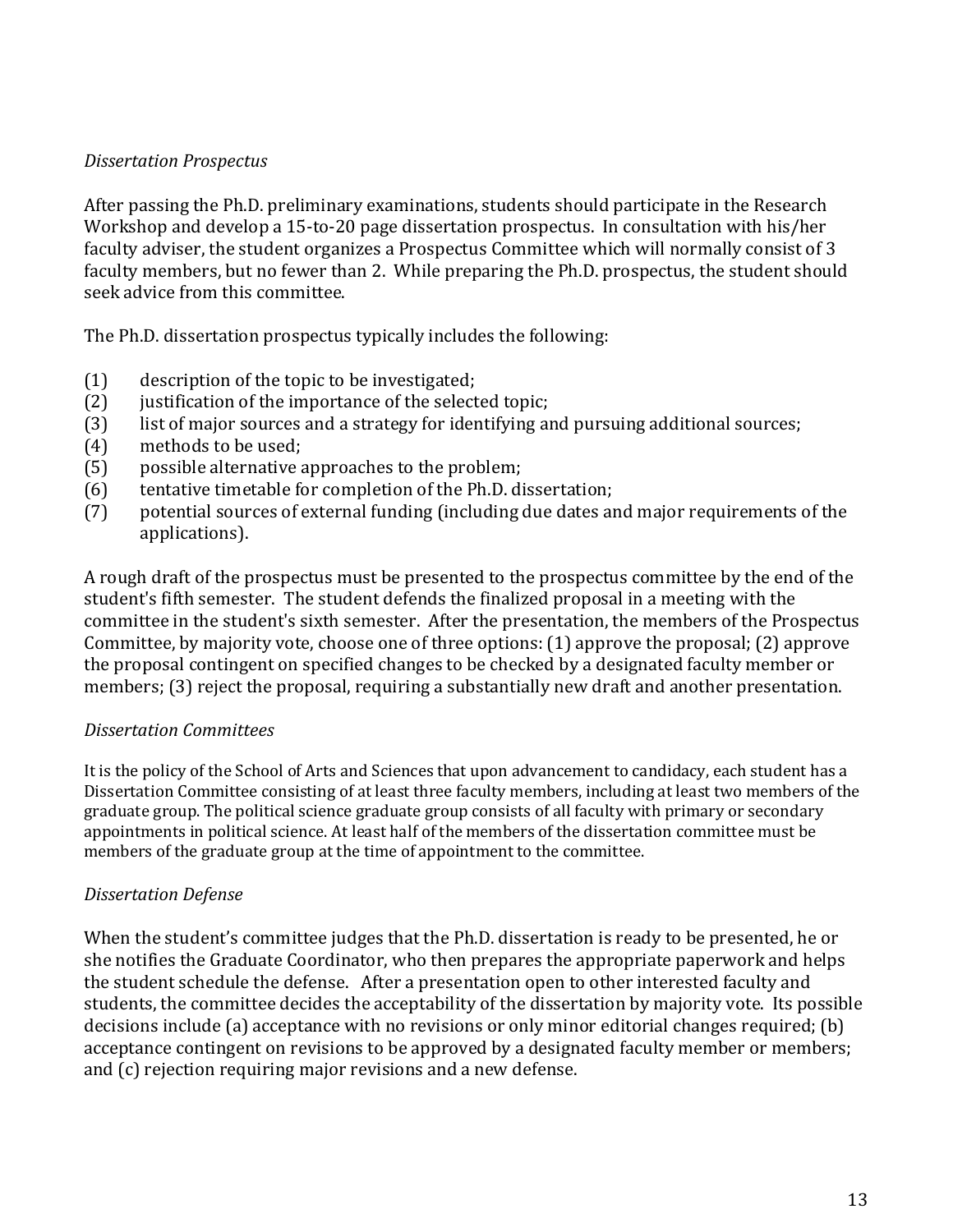#### **ADMISSIONS AND FINANCES**

#### *Applications*

All applicants for the Ph.D. degree must submit a complete application, including college transcripts, three letters of recommendation, and Graduate Record Examination General Test scores. In addition, applicants from non-English speaking countries must submit the results of the TOEFL exam. Applicants from non-English speaking countries are also required to submit a tenpage paper, in English, preferably on some aspect of political science.

The deadline for applications is midnight December 15th EST. The application fee is \$80.00. Please make payment to the "Trustees of the University of Pennsylvania." The Graduate Executive Committee reviews all completed applications and makes decisions about admissions.

To begin the on-line application process, point your browser to

https://www.applyweb.com/upenng/. Students will be notified by e-mail when decisions have been made, and all decisions will appear on-line. Applicants are required to remember their user ID and password so that they may receive decision information on-line. More information about the application process can be found on the department website.

#### *Tuition*

Admitted students are normally granted a five-year fellowship package that pays full tuition and fees. Students at the dissertation stage pay fees that are considerably less than that required for regular course study. If a student has not earned the Ph.D. degree by the end of five years as a fulltime student, he or she will be charged "Reduced Tuition" until the degree is awarded, or for a maximum of five additional years. For reduced tuition amounts, please consult the graduate coordinator.

# *Financial Assistance for Ph.D. Students*

Most applicants who are granted admission will be awarded a Benjamin Franklin Fellowship, which extends a five-year commitment of full tuition and stipend. In addition, each year the Department nominates its most outstanding applicants and returning students to compete against nominees from other fields of study for a variety of fellowships assigned by the University. These include:

**Foreign Language and Area Studies (FLAS) Fellowships,** which provide full tuition and a stipend for students specializing in area studies (Africa, Middle East, East Asia);

**Fontaine Fellowships,** for outstanding minority-group students;

**Dissertation Research Fellowships,** which provide summer support for early stage dissertation research: